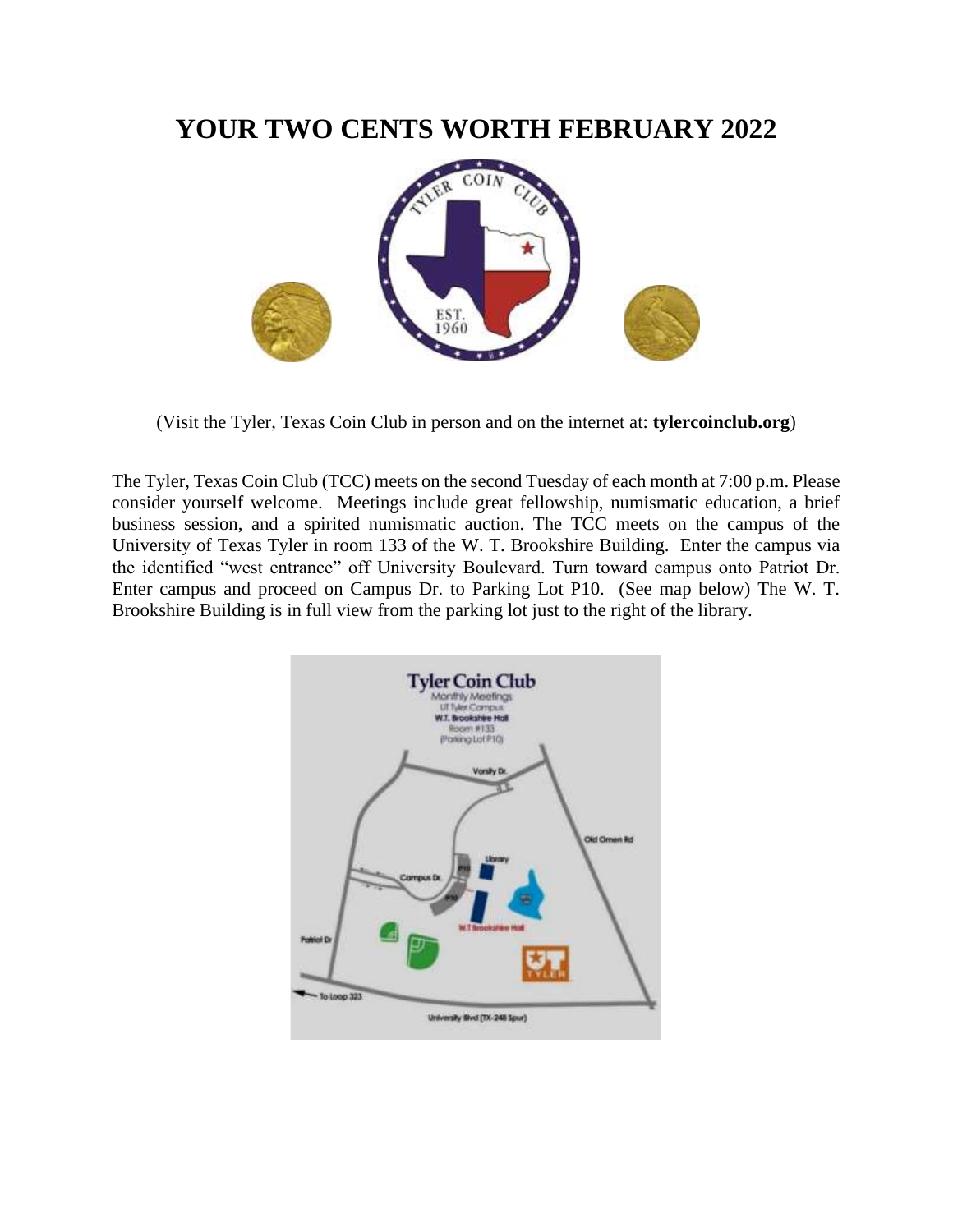

## **NUMISMATIC NOTES**

Thoughts from Our President

Richard G.

Greetings fellow members:

I trust that this letter finds you well and hopefully doing something to enjoy coins. I am very excited about being the Club President and am looking forward to being a servant to what I believe is the greatest coin club in all of Texas. I am also grateful for the incredible officers that the club has chosen for us to work with. Our Vice President Larry Vann, Secretary Carl Shotts, and Treasurer Royce Jackson, these men are cream of the crop!

I will be bringing a small questionnaire to our next meeting in order to get some updated information on our membership, and would also like some feedback from our club members on a variety of questions. (This is not my club, THIS IS OUR CLUB).

I would like to thank Kern Lunde for volunteering to be our new auctioneer for the club auction. Ya'll please get behind him and support him. I appreciate his willingness to serve.

Well, there are many things going on with the Tyler Coin Club, but time and space does not allow me to address them in this greeting.

Please know the club is very healthy and well, and that our best days are not behind us, but are in front of us.

May God bless you and keep you until we meet again.

### **MINUTES OF THE JANUARY 11, 2022 MEETING**

by Carl Shotts

Meeting called to order at 7pm by Vice President Larry Vann with Pledge to the Flag

**Attendance** Members: New Members: 1 Guests: 2 Total: **39**

#### **Discussion of Agenda Items (Larry)**

- The club was lead in prayer by Allen B.
- Introduction/recognition of guests, visitors, and new members.
- Recognition of members with birthdays and anniversaries in month of January.
- Royce presented a brief Treasurer's report and noted membership fees are now due.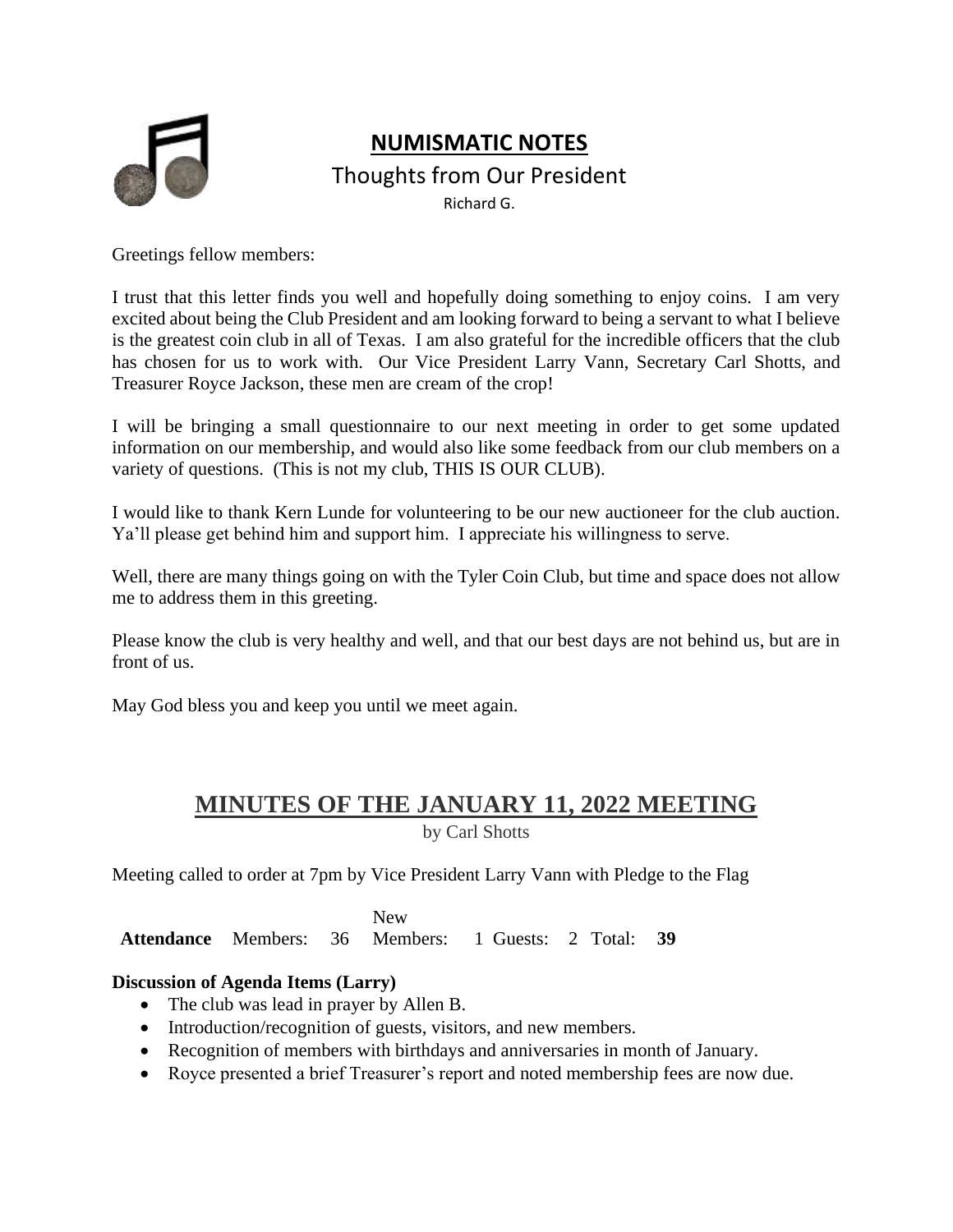- Royce introduced the candidates for club president; Kern Lunde and Richard Graham. Voting ballots had been prepared and were distributed by Mary V. Ballots were counted by club officers during auction preview. (Vice President, Secretary, and Treasurer was elected in December by acclamation)
- David H gave an update on the 2022 Tyler Coin Show (August  $12<sup>th</sup> \& 13<sup>th</sup>$ ). Printed cards with show information were handed out to members for early distribution.
- Kern presented and discussed several commemorative Icelandic coins he collected while stationed in Iceland. He also discussed the current circulating coinage of Iceland.
- Larry discussed a 1944 Belgium 2 Franc coin he acquired. Belgium 2 Franc coins were struck on 1943 steel cent planchets by the United States specifically for Belgium.
- Larry announced voting results: Richard Graham was elected President of Tyler Coin Club.
- The next regular club meeting is February 8, 2022 at W.T. Brookshire Hall (room #133) on the UT Tyler campus.
- Meeting adjourned at 8:35pm.

#### **Club Auction (Richard G.)**

• 18 auction items sold - \$712

#### **Door Prize Winners**

• Becky K, Bob D, Dudley V, Howard W.

#### **Current Elected Officers**

- President: Richard Graham
- Vice President: Larry Vann
- Secretary: Carl Shotts
- Treasurer: Royce Jackson

#### **Recent Past Officers**

• Lane Brunner (President), Richard Laster (Vice President), Howard Westbrook (Vice President)

## **QUESTIONS FOR DR. COYNE**

1) What was the first coin minted in the New World ?

2) What is the year date carried on the last 90% silver U.S. half dollar minted for circulation? What is the date on the first mostly-nickel coin issued by the U.S.?

- 3) I have a medal listed as "size 15". How big is it?
- 4) What is the largest commemorative gold coin issued by the U.S ?
- 5) Are there any proof twenty cent pieces?
- 6) Which dollar coins are supposed to have lettered edges?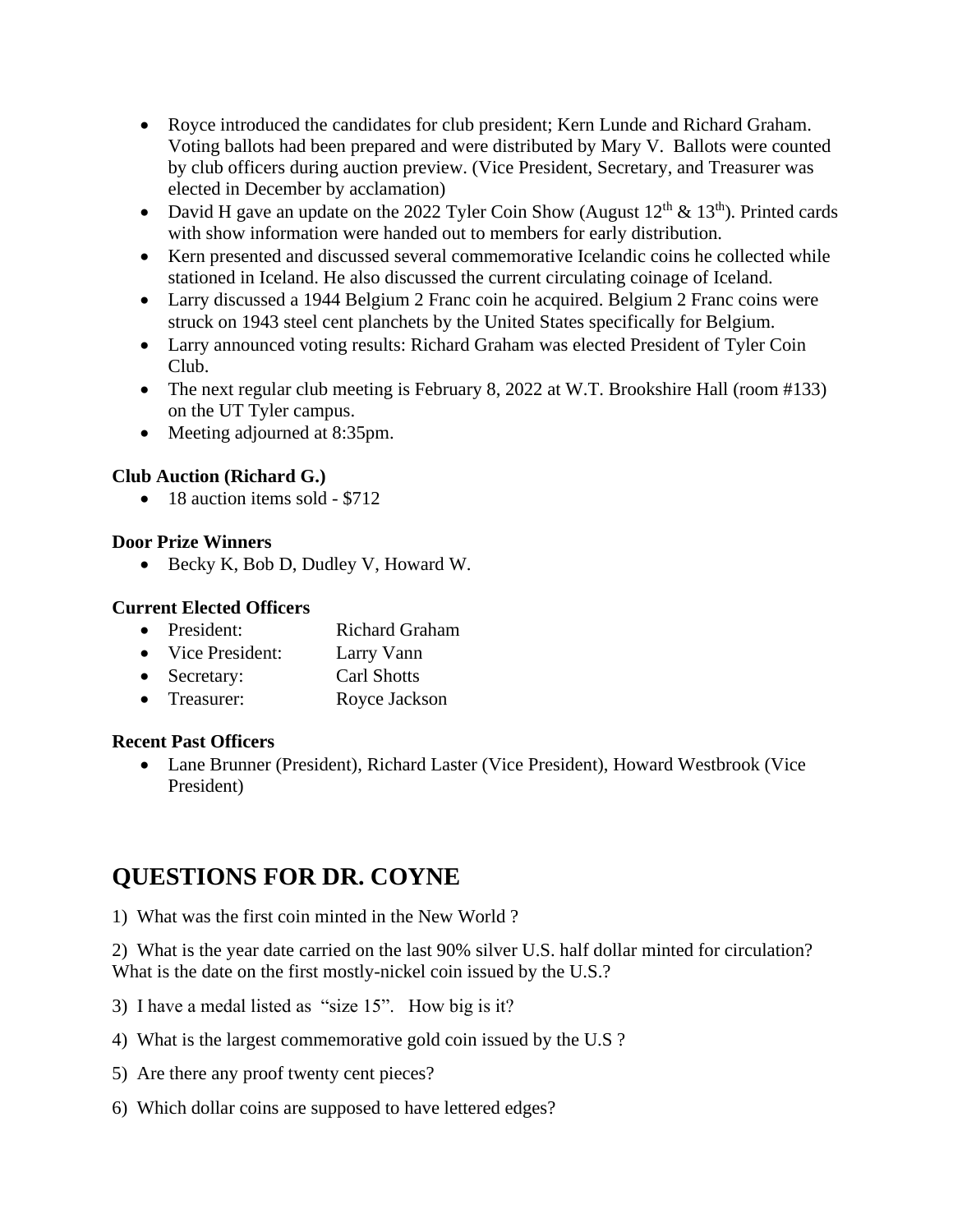7) What was the first government-authorized copper coin made outside the original 13 colonies in lands which later became part of the United States ?

8) Citizens have become used to having the same size U.S. currency for quite a while. The current small-size bills were introduced with the Series 1928. When was the most recent time that federal currency was issued on paper smaller than our current size bills?

- 9) Why did there need to be 6 coins (including two nickels) in the 1942 proof set?
- 10) What are "flow lines" visible on some uncirculated coins?

## **DR. COYNE RESPONDS:**

1) Most scholars agree that the first coins struck in the New World came from the newlyestablished Mexico City mint in 1536. They are the Carlos & Johanna "early series" (without waves between the pillars) silver pieces. This is a 2 Reales.



2) The final 90% silver half dollars for circulation carry the date 1964, though they continued to be coined into 1966 using these dies. As to the second part of the question: there has never been a "mostly nickel" issue. The Five Cent coins since 1866 are actually 75% copper and only 25% nickel. Similarly, the outer layers on our current clad coinage are cupronickel.

3) Medals are "sized" by different scales in various references. In classic U.S. references, the size is given in sixteenths of an inch. So a "size 15" has a diameter of 15/16 inch (about .978 inch). Europeans use millimeters.



Medal by Charles Barber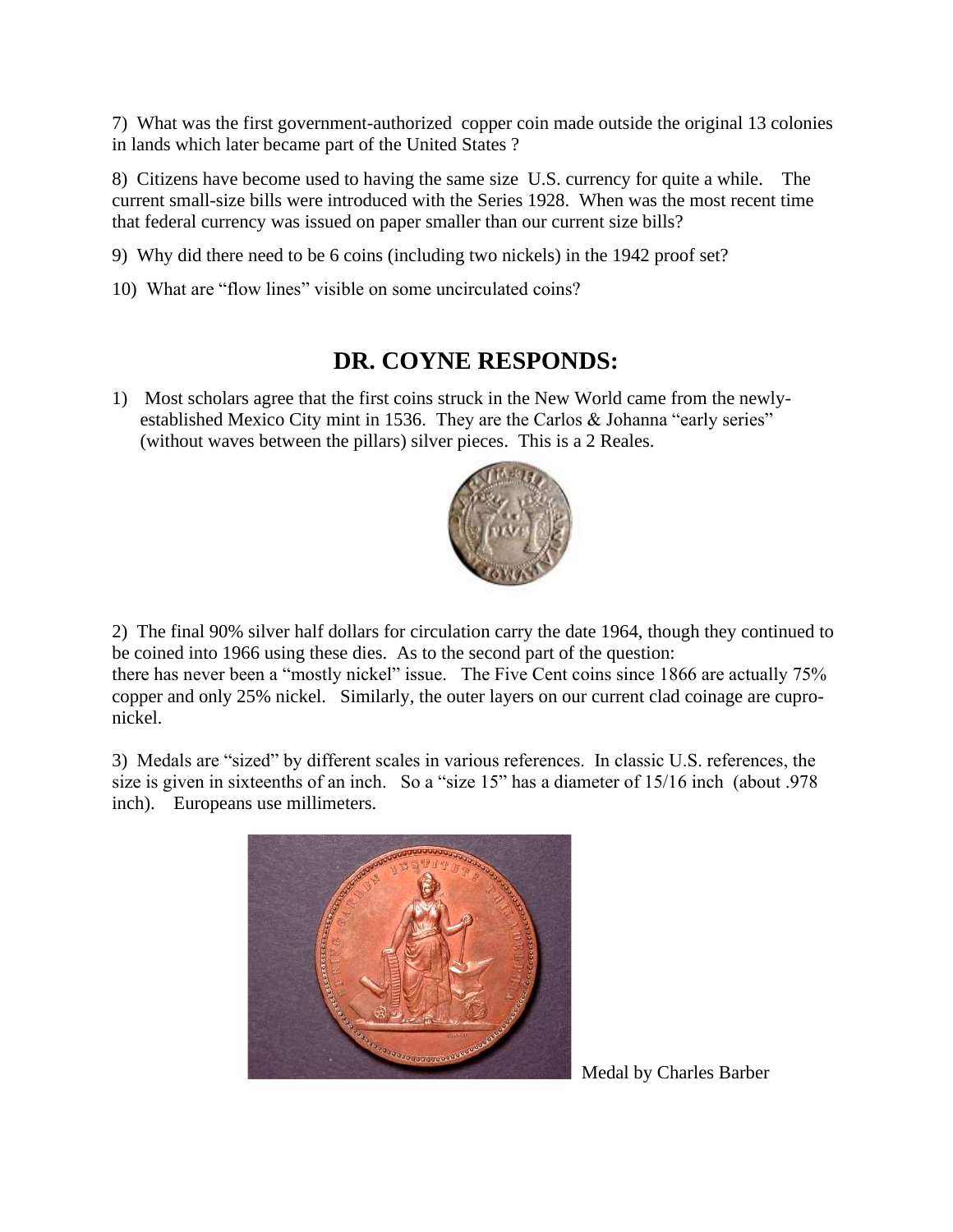4) The largest commemorative gold coins by the U.S. are the round and the octagonal \$50 pieces of 1915 issued for the Pan Pacific Exposition in San Francisco. These massive pieces have a diameter of 44 mm (1.73 inch) for the round and contain over 2.4 ounces of gold.

5) There are proof issues of all four years of the U.S. twenty cent piece. The 1875 and 1876 issues have circulation-strike counterparts, and the 1877-1878 issues were made only in proof format. All have plain edges.



6) The Presidential Dollars of 2007 to 2012 are supposed to have lettered edges (though some error coins exist without them). The Sacagawea Dollars of 2000 to 2008 have plain edges. Native American Dollars of 2009 to 2022 have the date, mint mark, and the motto on a lettered edge. In a much earlier era, the 1794 – 1803 dollars have incused lettering "One Dollar or Unit". No silver dollars from 1836-1999 have lettered edges. Most have reeded edges. The Gobrecht Dollars of 1836-1837 have plain edges.

7) Under the Articles of Confederation which followed the Revolutionary War but preceded adoption of the Constitution, the states (former colonies) had the right to coin circulating coppers, and several of them did. These would be the Massachusetts Cents, New Jersey Cents, etc. we now collect. Vermont had similar issues in 1785-1788. Vermont was the first nonformer-colony to issue them. It appears the Texas Jolas of 1817 and 1818 are the second. This response ignores the slew of privately issued tokens of the 1790's, many of which were issued in England but circulated to some extent in America.

8) Federal paper money called Fractional Currency of 1862-1876 was issued in denominations under one dollar. The size of the bills was roughly proportional to the denomination, and all were smaller than the current Federal Reserve Notes. Of the five different series of Fractional Currency three were size specific, meaning the note of the smaller denomination, as small as three cents, is smaller than the note of the larger denominations, the largest being fifty cents. In other words these were graduated in size from the smallest to the largest denomination. Notes in the first two series were of equal size, no matter the denomination. (five, ten, twenty-five, fifty cent all the same size).



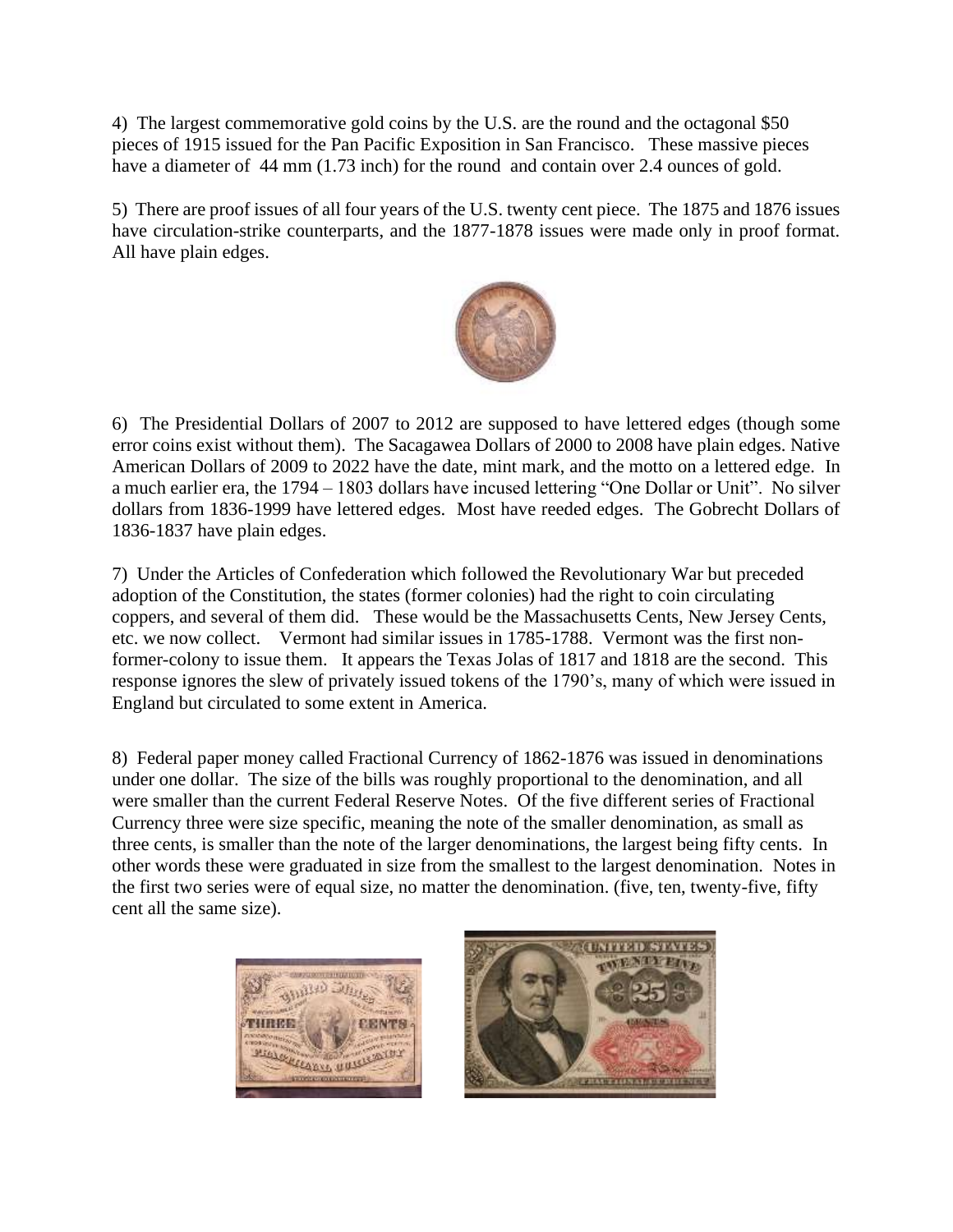9) The 1942 U.S. proof set was initially offered with the usual five coins (cent through half dollar). When the War Nickels were authorized for regular issue, a silver nickel was added to the 1942 set. Since proof set issue was suspended after 1942, the 1942 proof nickel is the only year available in silver. It is a type coin often sold apart from the set in which it came.

10) Flow lines are the almost-microscopic channels carved into the surface of a coin by the moving metal as it rushes from the middle of the coin's surface toward the edge of the coin at the moment of striking. The marks, which are miniature valleys always run radially from the center toward the edge of the coin, like spokes on a wheel. They are also called die erosion lines, and are increasingly evident as the die wears in use. The shape of these marks catches the light and is the cause of "cartwheel" luster seen most prominently on large silver coins.

### **UPCOMING SHOWS & EVENTS**

**Southern Oklahoma (Duncan) Coin Show, Feb 18th-19th, Stephens County** Fairgrounds, 1618 South 13<sup>th</sup> St, Duncan, Ok

Northwest Louisiana Money Show, March 4<sup>th</sup>-5<sup>th</sup>, Hilton Garden Inn, 2015 Old Minden Road, Bossier City, La

South Central Regional Coin & Currency Show, March 25<sup>th</sup>-27<sup>th</sup>, Stoney Creek Hotel and Conference Center, 200 West Albany Drive, Broken Arrow, Ok

**TNA Annual Coin Show**, June 3<sup>rd</sup>-5<sup>th</sup>, Arlington Convention Center, 1200 Ballpark Way, Arlington, Tx

Ark-La-Tex Coin, Stamp & Card Expo, July 23<sup>rd</sup>-24<sup>th</sup>, Bossier Civic Center, 620 Benton Rd., Bossier City, La

Tyler Coin Show, August 12<sup>th</sup>-13<sup>th</sup>, Ornelas Activity Center, 3402 Old Omen Rd., Tyler, Tx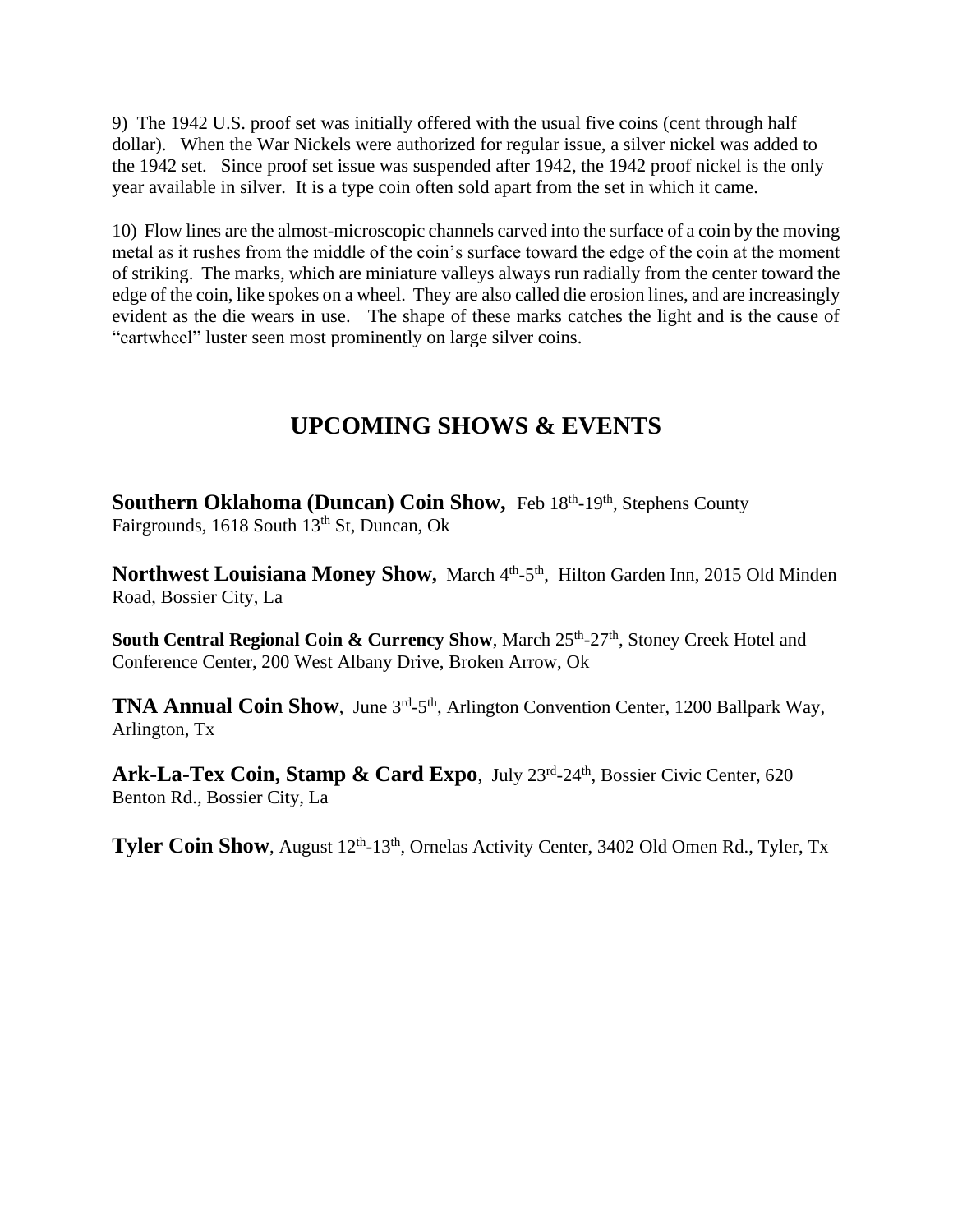### **PERSONAL STORY: A COP IN MY SHOP** By Ed Black

It was a normal day. I opened my coin shop, Texarkana Gold and Silver Exchange, around 9am, made the coffee and waited for my first customer to come in. About mid-morning a young lady came in with several blue Whitman folders. They were the usual folders full of common date silver dimes, quarters, and halves. She asked if I was interested in buying them. I told her I was and explained that the coins were all common dates and mintmarks. I was paying around 10% over face value. She agreed to my offer. While I counted out her money, she made the comment that this was going to a really good cause, helping her pay for her speeding tickets. I told her that it was a shame she had to sell her coins to cover speeding tickets. She came back several times to sell more coins. I didn't think much of it at the time but the comment she made about paying a speeding ticket would be key to future a discussion.

Several months after the coin folder purchases, Texarkana, Tx, Police Department detective John Slover came into the shop. I was glad to see him. He and I had sat next to each other in Speech class at Texarkana College several years earlier. We visited for a bit and then he told me why he was really there. This was not a social visit. He was investigating the theft of a coin collection. The thief had given a statement that identified me as the buyer of the stolen collection. Detective Slover asked if I remembered buying the blue Whitman folders. I explained that these folders were common in the coin trade and I bought them regularly. I asked him if they were complete sets. I had not bought complete sets in a very long time. I would have remembered a purchase like that. I asked Detective Slover if the victim had mentioned if there were any rarities or unusual items missing, something that would stand out and trigger my memory. He didn't think so but he would ask. Needless to say, I was a bit concerned. At that time in Texas I would be liable for the value of any stolen coins I bought without knowing they were stolen. Being the last one in possession of them, I would be legally obligated to pay restitution to the victim.

A few days later, Detective Slover came back to the shop. He told me that the owner of the collection said there was nothing in the collection that would stand out. However, during the interview with the thief, she told Detective Slover she was paying speeding tickets with the money she got from selling the coins. He asked if I remembered someone saying that their collection was being sold to pay speeding tickets. BINGO, that was the connection I needed. I knew exactly what I had bought from her and could describe her. It turned out that the thief was the victim's baby sitter. She had found his collection in a closet, stacked on a back shelf. Each time she got a ticket she would slip 3 or 4 folders off the stack. It took a while for the victim to realize his stack was shrinking. He confronted her and she confessed to the theft.

Fortunately, the victim was understanding of my situation. He had me put together replacement folders as complete as I could remember them being. He bought them and had the thief pay him back. I am sure there was more to her punishment but I was not made aware of it. Boy, was that a close call. After this little episode, I became much more careful when buying anything, looking and listening for any indicators that there might be an issue with the items I was considering buying. I believe today dealers are required to obtain the identification of the seller.

Good luck if you ever find, "A COP IN *YOUR* SHOP" Ed Black, Texarkana Coin Club member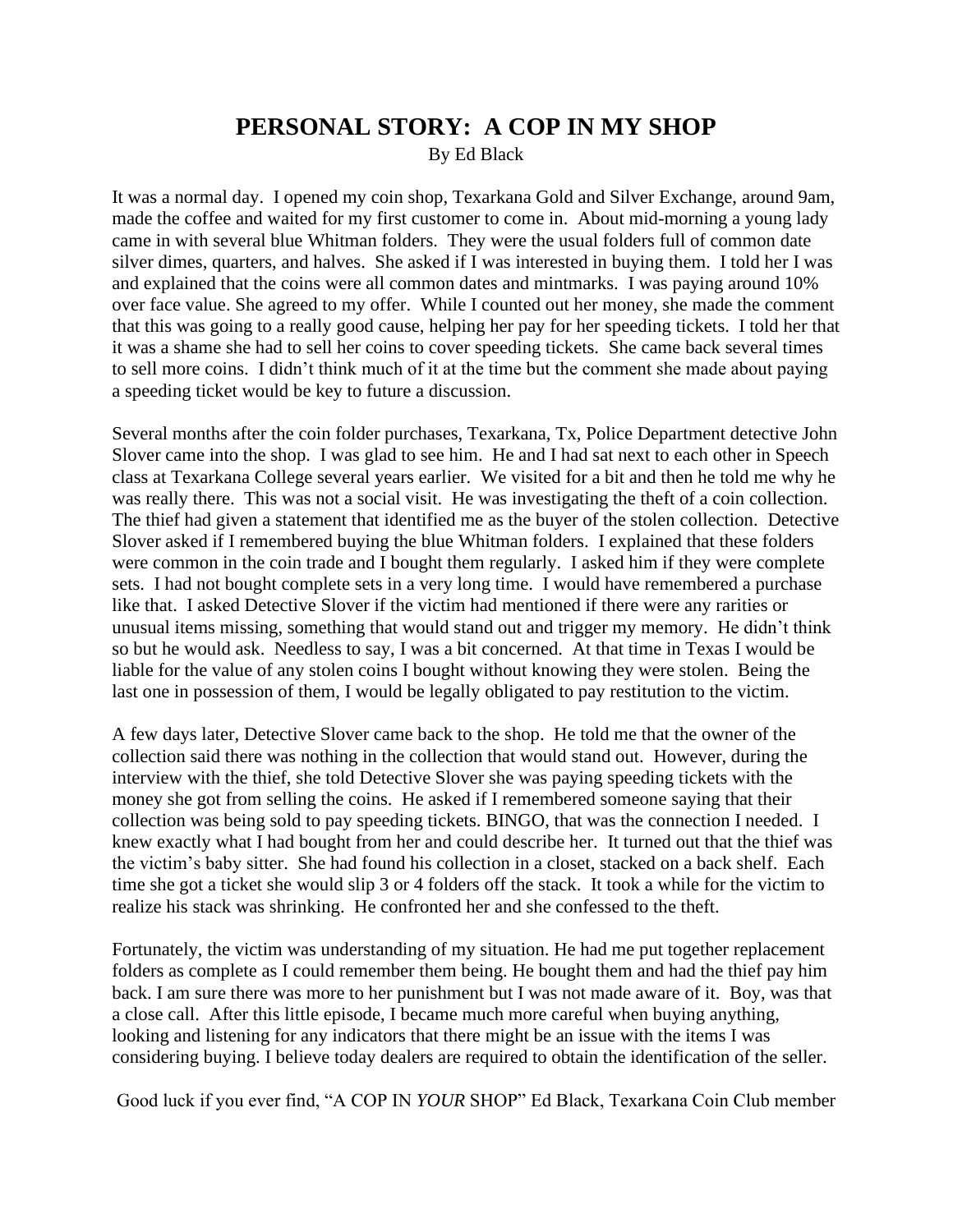# **A TRIP TO THE COIN CABINET**

By Richard L.



The story today begins with a visit we made over to East Tennessee a week ago. Our scheduled place of logging was in Pigeon Forge with the usual side trips to Gatlinburg and Sevierville. On Saturday my family granted me permission to head north to the two old style flea markets in order to spend some quality time with the locals. One of the markets housed a coin dealer who had a wall full of better currency most of the large size variety. He also had a handful of obsolete notes including a Government of Texas Ten Dollar with the familiar "Sam Houston" identification, as seen on an example of the same above. The piece at the flea market was prominently marked with a card reading; "original Sam Houston signature." I asked the price but chose not to invest even though in the current market he was reasonable.

Afterwards I shared a few thoughts with my non-numismatic cousin concerning what we had encountered. Glenn indulged me with some interest as I offered my opinion that there are far too many of these notes which have the incorrect information. Any, even casual collector of Republic of Texas currency, has heard that the "Sam Houston" is not an actually placed by Houston's own hand, but is as the Heritage listings of the same declare, is "secretarially" signed. Through the years I have heard several names associated with the writing, including one story of someone being paid a half cent each to stand in Houston's place. All this to say, these Government of Texas collectibles carry the Houston name, but not a genuine Houston signature.

Which brings me to ... the picture above. I know several collectors who find pleasure in identifying slabs which have incorrect information, or some other form of error. You may recall a few months ago I shared a piece I acquired; a Texas Commemorative Half Dollar with a declared date of 1936 on the slab with the coin there incased with a visible "7" instead of a "6." These things happen. Amazing how many evaluations are created and how few are a touch off.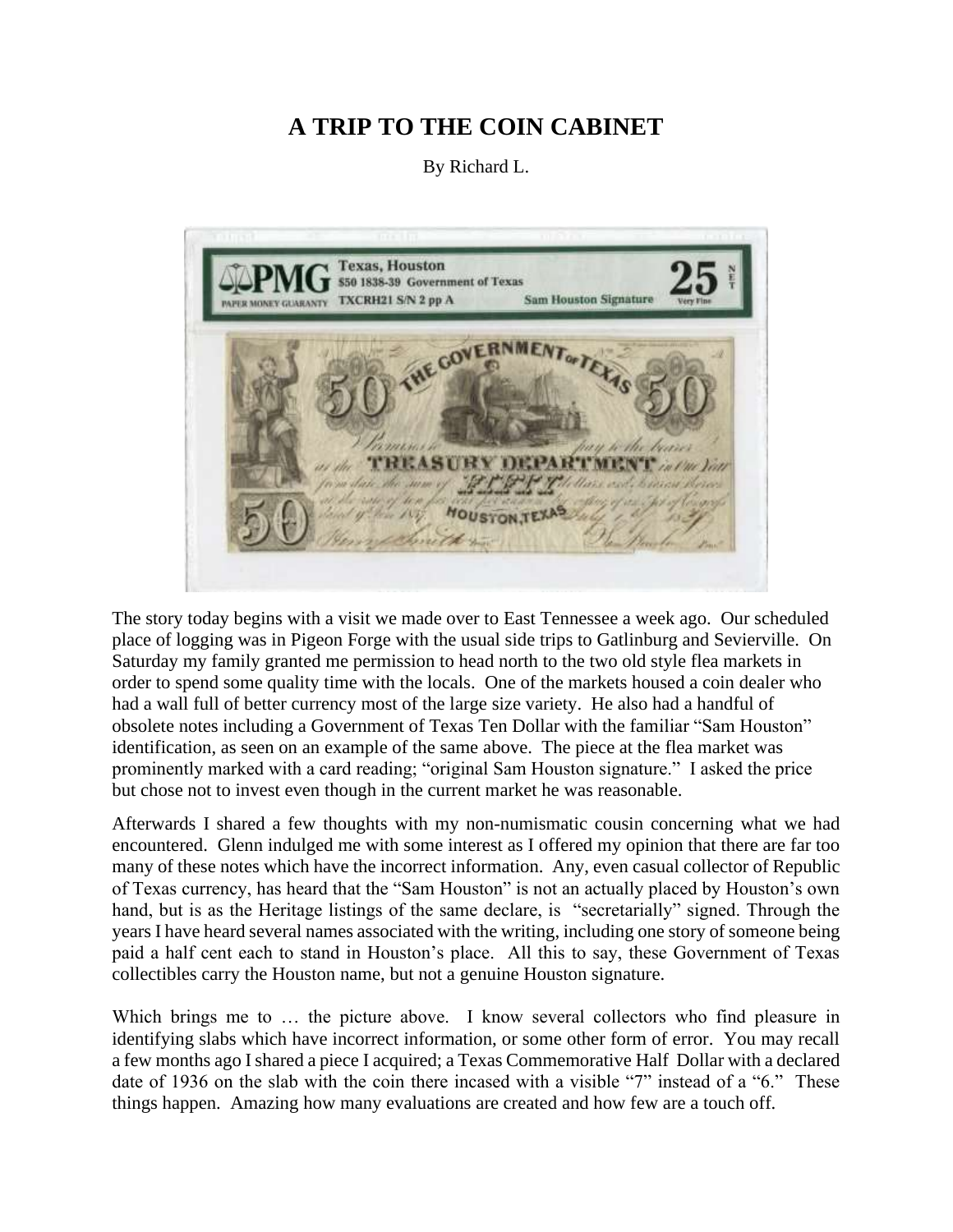But back to the picture above … as the reader can see it is a graded Government of Texas Fifty Dollar stated as Very Fine 25. Underneath is stated "Sam Houston Signature." When a coin is misattributed, such as the 6/7 I mention above, it is generally easy to identify the truth. Granted it is not always that simple when a rare variety, with minute details, comes along. But in the case of the Sam Houston signature, such information might cause someone who does not know the story to spend far more than value. For example, the bill just above is listed, as one with genuine signature, at \$4,000. It is possible, although not probable, that someone unfamiliar might become the purchaser.

Thanks for reading. Wishing you and yours a happy and blessed New Year.

# **SHOW-N-TELL**

By Larry V.

I recently saw an article in COINWORLD magazine titled "Is 'junk silver' worth the weight?". The article put to a test the assumption that a calculation using the fraction 0.715 in calculating silver content of circulated silver coins was sufficient to allow for the wear on average circulated silver coins (the minted uses a fraction of 0.72336 troy ounces silver per dollar for dimes through halves).

We wonder about such things because when we pay for a roll of silver quarters that stack up to less than the expected height of an uncirculated roll we wonder how much less we should be paying than the theoretical amount.



I ran the experiment described in the article by using stacks of 20 quarters (as they did). I used this number instead of more because the stacks were less stable as I got higher (good enough reason I guess). I used two stacks of silver: a stack of uncirculated quarters and a stack of well worn quarters. I compared the heights of the stacks.